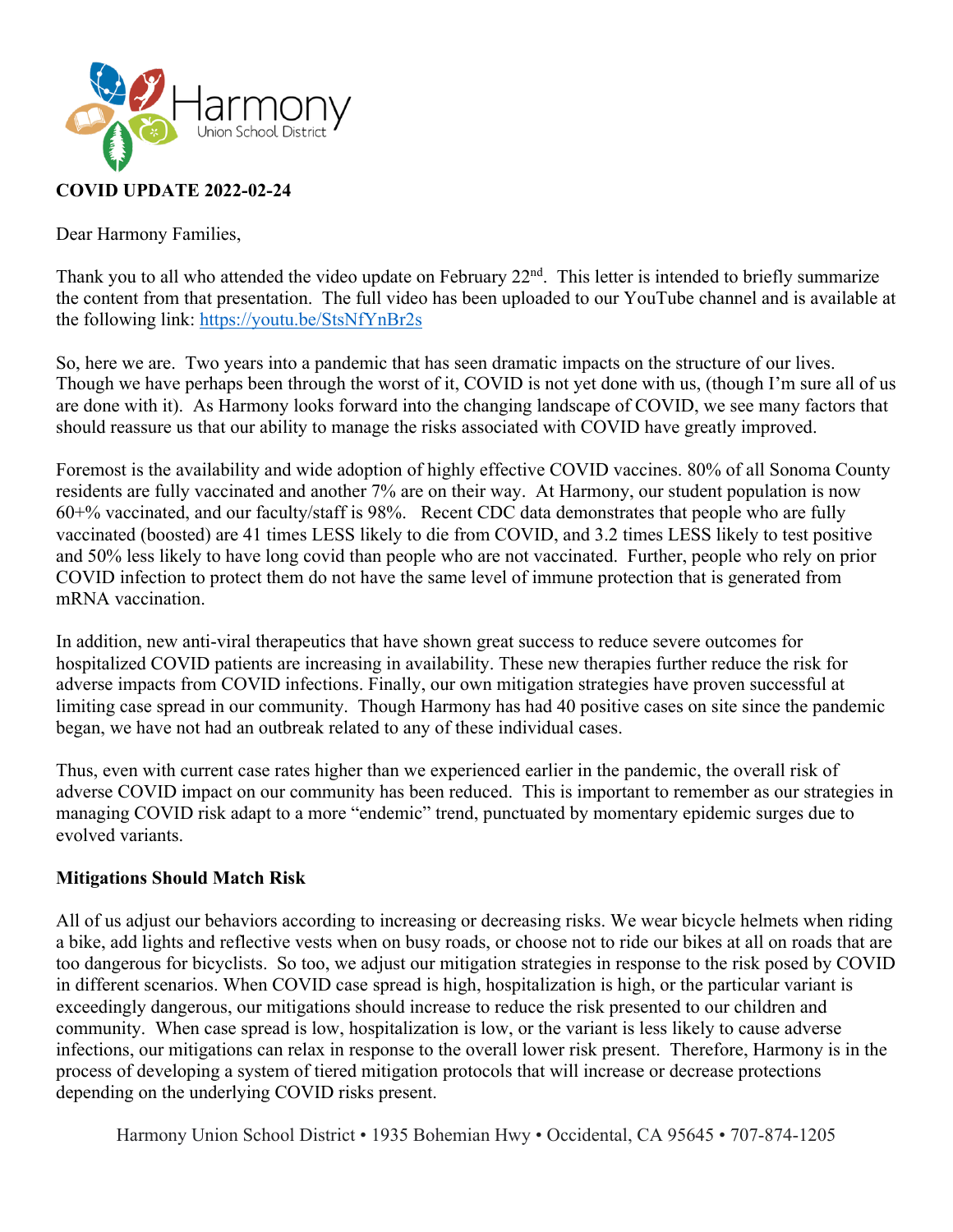

The proposed multi-tiered system has 4 tears based roughly on the CDC's own tier system: Low, Moderate, Substantial and High. Each "risk" tier has its own set of mitigation strategies meant to collectively manage the risk present at each level. The specific conditions that define the threshold for each tier are awaiting review from the local public health department as well as confirmation on standards from the CDPH (expected early next week).

Attached to this letter is the DRAFT of the mitigation protocol document for Spring 2022. Please note that this document has NOT been adopted yet. It is being shared for early review to develop community awareness and understanding of the future tiered system that will help guide reductions or increases in mitigation protections relative to the COVID epidemic/endemic situation.

## **Initial Changes**

What is important to note is that though this document has not yet been adopted in whole, One shift in mitigation protocol has been formally adopted by the Board on February  $17<sup>th</sup>$ . Outdoor masking will be required when case rates are above 50 cases per 100k residents, but when the case rate drops below 50/100k and can sustain that reduced level for more than 7 days, outdoor masking will become optional. This means that students and staff will have the option of not wearing a mask when outdoors when the case rate is under 50/100i. Some may continue to mask and this is a supported practice for both students and staff.

One consequence of this action, however, is that students within a class who are NOT vaccinated but who choose to go unmasked outdoors, will now be considered a EXPOSED close contact if another student in their recess group tests positive. In this case, unmasked, unvaccinated students who were close contacts will be required to quarantine at home. Unmasked vaccinated students will be allowed to conduct a modified quarantine (still attend school, but quarantine from extra-curricular activities). It is strongly encouraged that families who have not vaccinated their child consider vaccination or continued outdoor masking to reduce the risk of a required home quarantine if there is a positive case in their class.

Given that we dropped below 50/100k cases last week, we will be shifting mitigation tiers into tier 3 starting February 28th. **This means that masking will be optional outdoors starting Monday, February 28th**. If the case rate increases above 50/100k, we will restart outdoor mask protections until the COVID risk level decreases again.

If you have questions, please review the video presentation linked at the top of this letter, or contact me directly, mmorgan@harmonyusd.org. As always, thank you for working together to keep Harmony safe and open for learning.

Sincerely,

Valta Morg

Matthew Morgan Superintendent - Principal

Harmony Union School District • 1935 Bohemian Hwy • Occidental, CA 95645 • 707-874-1205